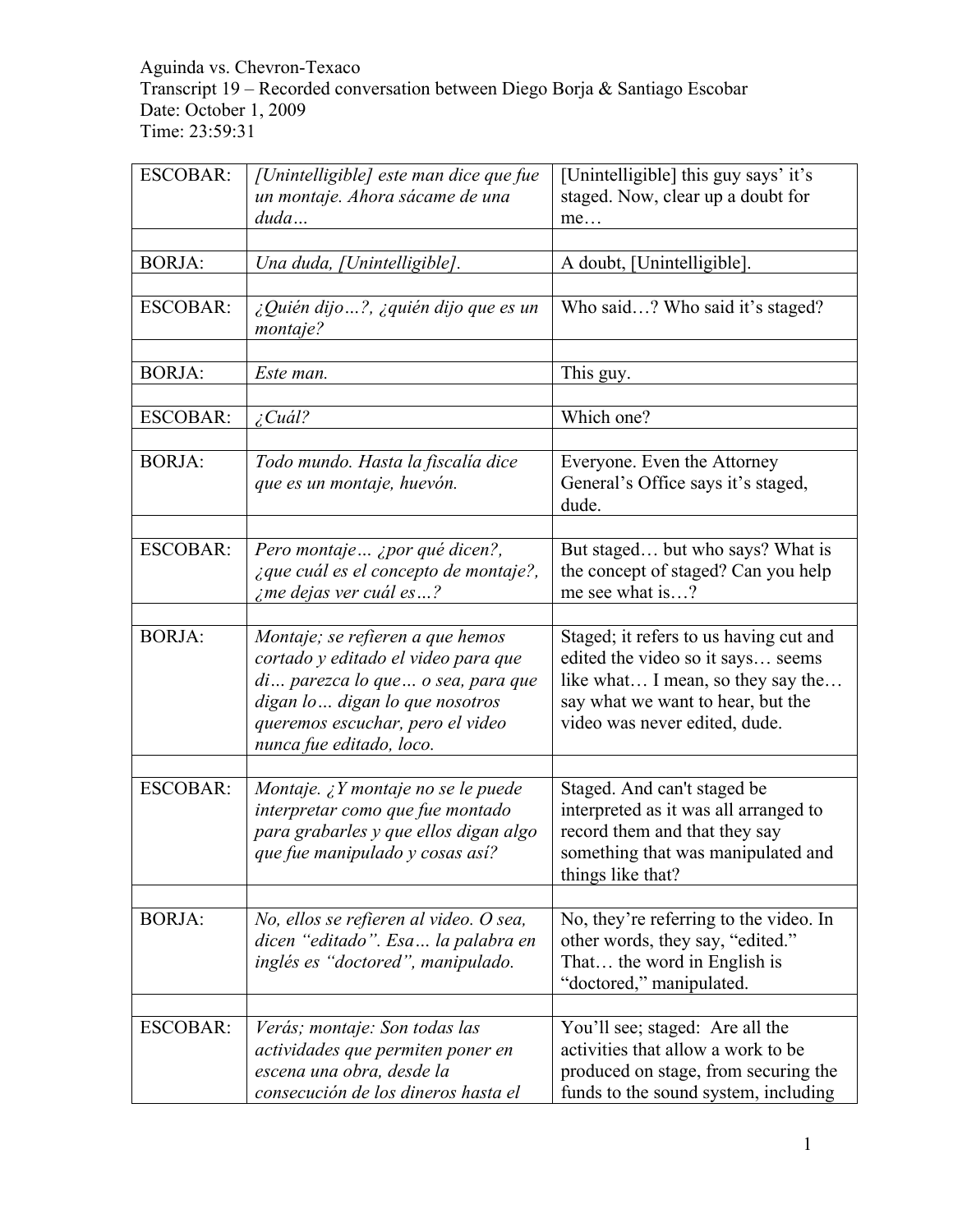Transcript 19 – Recorded conversation between Diego Borja & Santiago Escobar Date: October 1, 2009

|                 | sonido, pasando por la selección de<br>actores, el vestuario, la elección de la<br>sala y demás. Se realiza analizando<br>meticulosamente cada actividad en<br>forma independiente para luego<br>concurrir en el estreno de la obra.                                                                                                                                                                            | the selection of actors, costumes, the<br>space and others. It's done by<br>analyzing meticulously each activity<br>independently to later culminate in the<br>performance of the work.                                                                                                                                                                                                                 |
|-----------------|-----------------------------------------------------------------------------------------------------------------------------------------------------------------------------------------------------------------------------------------------------------------------------------------------------------------------------------------------------------------------------------------------------------------|---------------------------------------------------------------------------------------------------------------------------------------------------------------------------------------------------------------------------------------------------------------------------------------------------------------------------------------------------------------------------------------------------------|
| <b>BORJA:</b>   | Claro; no, no, no. [Simultaneous to<br>other speech].                                                                                                                                                                                                                                                                                                                                                           | Of course, no, no, no. [Simultaneous]<br>to other speech].                                                                                                                                                                                                                                                                                                                                              |
| <b>ESCOBAR:</b> | [Simultaneous to other speech]<br>escenario.                                                                                                                                                                                                                                                                                                                                                                    | [Simultaneous to other speech] stage.                                                                                                                                                                                                                                                                                                                                                                   |
| <b>BORJA:</b>   | Este man lo que se refiere, y te voy a<br>leer lo que dice; el man dice lo<br>siguiente, verás                                                                                                                                                                                                                                                                                                                  | This guy is referring to, and I'm going<br>to read to you what he says; the guy<br>says the following, you'll see                                                                                                                                                                                                                                                                                       |
| <b>ESCOBAR:</b> | No, no; pero [Unintelligible] los                                                                                                                                                                                                                                                                                                                                                                               | No, no, but [Unintelligible] the                                                                                                                                                                                                                                                                                                                                                                        |
| <b>BORJA:</b>   | El man dice                                                                                                                                                                                                                                                                                                                                                                                                     | The guy says                                                                                                                                                                                                                                                                                                                                                                                            |
| <b>ESCOBAR:</b> | Montaje o sea, se refiere a que o<br>sea, yo interpreto, porque esto<br>también ya leyeron antes con una<br>explicación que daban en Ecuador<br>Inmediato, me parece; el man ahí<br>un man ahí en un man que le<br>entrevistó a un a un no me<br>acuerdo, a algún representante de<br>esta, de la Texaco. Decía:<br>"Montaje", que es esto, ¿no?, o<br>sea, preparar una obra. Como que<br>$\mathit{VOS} \dots$ | Staged in other words, he's referring<br>to I mean, I interpret, because they<br>read this before also with an<br>explanation that was given in Ecuador<br>Immediate, it seems to me; the guy<br>there a guy there in a guy who<br>interviewed a a I don't remember,<br>some representative from this, from<br>Texaco. He said, "Staged," Which<br>is that, right? I mean, prepare a work.<br>As if you |
|                 |                                                                                                                                                                                                                                                                                                                                                                                                                 |                                                                                                                                                                                                                                                                                                                                                                                                         |
| <b>BORJA:</b>   | jAh claro! O sea, ellos dicen que el<br>esquema, el teatro. [Simultaneous to<br>other speech] este man este man lo<br>que está diciendo en la entrevista de<br>hoy día, dice: "These videos are not<br>the original videos. They are edited<br>versions".                                                                                                                                                       | Oh, of course! I mean, they say the<br>stage, the theater. [Simultaneous to<br>other speech] this guy what this<br>guy is saying in today's interview, he<br>says, "These videos are not the<br>original videos. They are edited<br>versions."                                                                                                                                                          |
| <b>ESCOBAR:</b> | $jAh!$ $j Y vos? $ $j vos$ <i>acepta de que</i> ?<br>O sea, si te llaman a la fiscalía y te                                                                                                                                                                                                                                                                                                                     | Oh! And you? You accept that? I<br>mean, if they call you in to the                                                                                                                                                                                                                                                                                                                                     |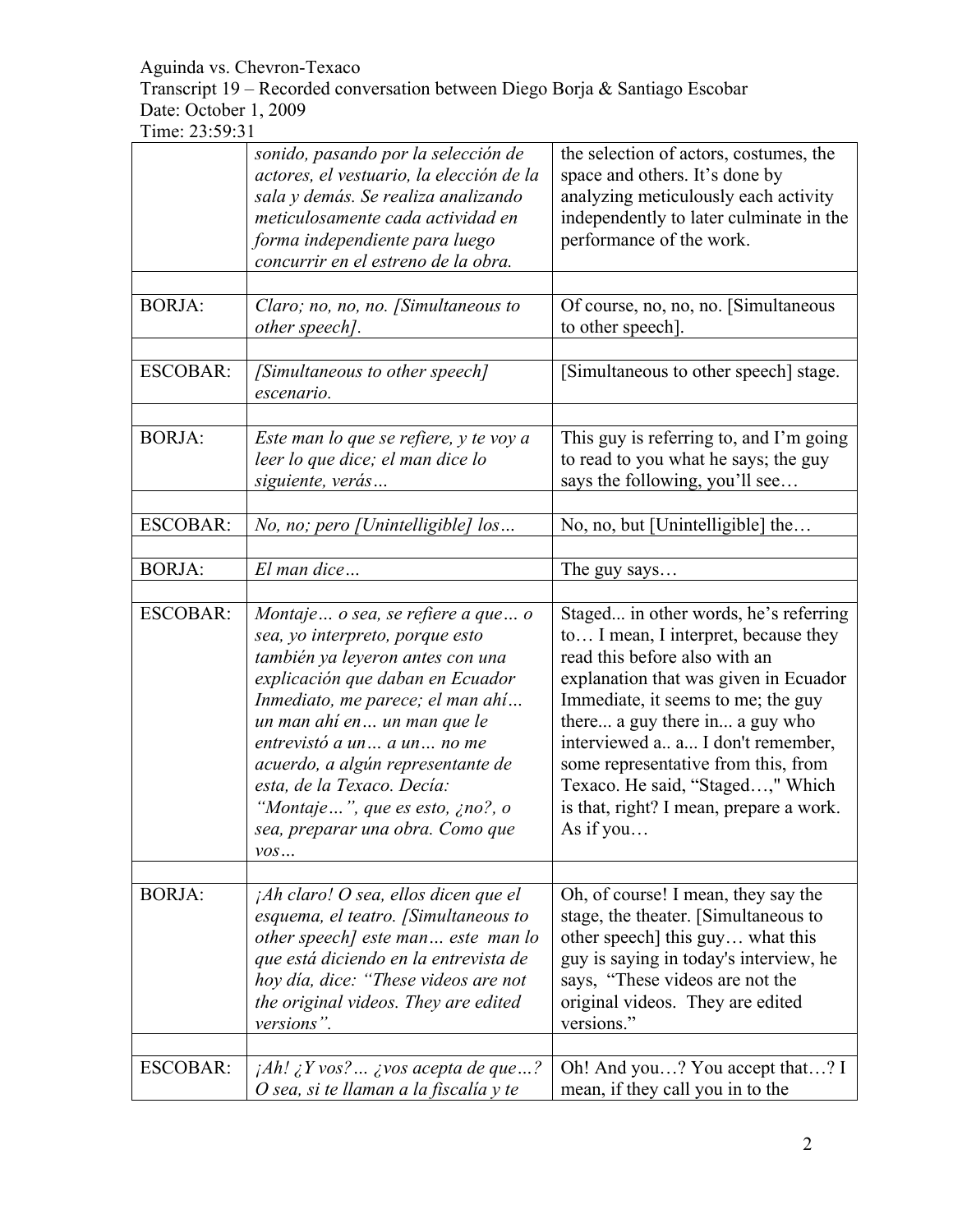Transcript 19 – Recorded conversation between Diego Borja & Santiago Escobar Date: October 1, 2009

|                 | dicen: "Diga si es verdad de que                                      | Attorney General's Office and they                                          |
|-----------------|-----------------------------------------------------------------------|-----------------------------------------------------------------------------|
|                 | usted preparó todo esto con la                                        | say to you, "Tell us if it's true that                                      |
|                 | intención de  de que ellos hablen y                                   | you prepared all this with the                                              |
|                 | digan lo que usted está induciéndoles                                 | intention of that they speak and say                                        |
|                 | para que digan".                                                      | what you are inducing them to say."                                         |
|                 |                                                                       |                                                                             |
| <b>BORJA:</b>   | ¿Cómo, cómo?                                                          | What, what?                                                                 |
|                 |                                                                       |                                                                             |
| <b>ESCOBAR:</b> | O sea, en la fiscalía te van a                                        | In other words, in the Attorney                                             |
|                 | preguntar de ley, pero de ley es:                                     | General's Office they are for sure                                          |
|                 | "Diga si es verdad que usted indujo a                                 | going to ask you, but for sure it's,                                        |
|                 | las personas que salen en el video                                    | "Tell us if it's true that you induced                                      |
|                 | para que digan el esquema que usted<br>preparó previamente". ¿Vos qué | the people in the video to say the<br>script that you prepared previously." |
|                 | dirías?, ¿sí o no?                                                    | What would you say? Yes or no?                                              |
|                 |                                                                       |                                                                             |
| <b>BORJA:</b>   | No. Porque yo no hablo mucho,                                         | No. Because I don't talk very much,                                         |
|                 | ¿cachas? Ellos solitos se embalan                                     | you get it? They get themselves                                             |
|                 | hablando. Yo diré  yo casi no hablo,                                  | worked up by talking. I'll say I                                            |
|                 | huevón.                                                               | barely talk, dude.                                                          |
|                 |                                                                       |                                                                             |
| <b>ESCOBAR:</b> | O sea, porque $\ldots$                                                | I mean, because                                                             |
|                 |                                                                       |                                                                             |
| <b>BORJA:</b>   | O sea, más más hablan ellos que                                       | In other words, more they talk more                                         |
|                 |                                                                       |                                                                             |
|                 | nadie.                                                                | than anyone.                                                                |
|                 |                                                                       |                                                                             |
| <b>ESCOBAR:</b> | Ya. Porque yo cacho que de ley te van                                 | Yeah. Because I understand that for                                         |
|                 |                                                                       | sure they're going to ask you that, and                                     |
|                 | a preguntar eso, y vos pues                                           | you well, then they're going to say                                         |
|                 | entonces te van a decir: "¿Por qué les<br>grabó?".                    | to you, "Why did you record them?"                                          |
|                 |                                                                       |                                                                             |
| <b>BORJA:</b>   | Porque o sea, ¿por qué les grabé?                                     | Because I mean, why did I record                                            |
|                 | Porque me pareció que  me                                             | them? Because it seemed to me that                                          |
|                 | pareció yo quería mi objetivo                                         | it seemed to me I wanted my                                                 |
|                 | siempre fue exponer este tipo de                                      | objective always was to expose that                                         |
|                 | corrupción.                                                           | type of corruption.                                                         |
|                 |                                                                       |                                                                             |
| <b>ESCOBAR:</b> | ¿Pero ellos te pidieron, o vos les                                    | But, did they ask for it from you or                                        |
|                 | ofreciste?                                                            | did you offer it to them?                                                   |
|                 |                                                                       |                                                                             |
| <b>BORJA:</b>   | ¿Quién?                                                               | Who?                                                                        |
|                 |                                                                       |                                                                             |
| <b>ESCOBAR:</b> | La plata, a ellos.                                                    | The money, to them.                                                         |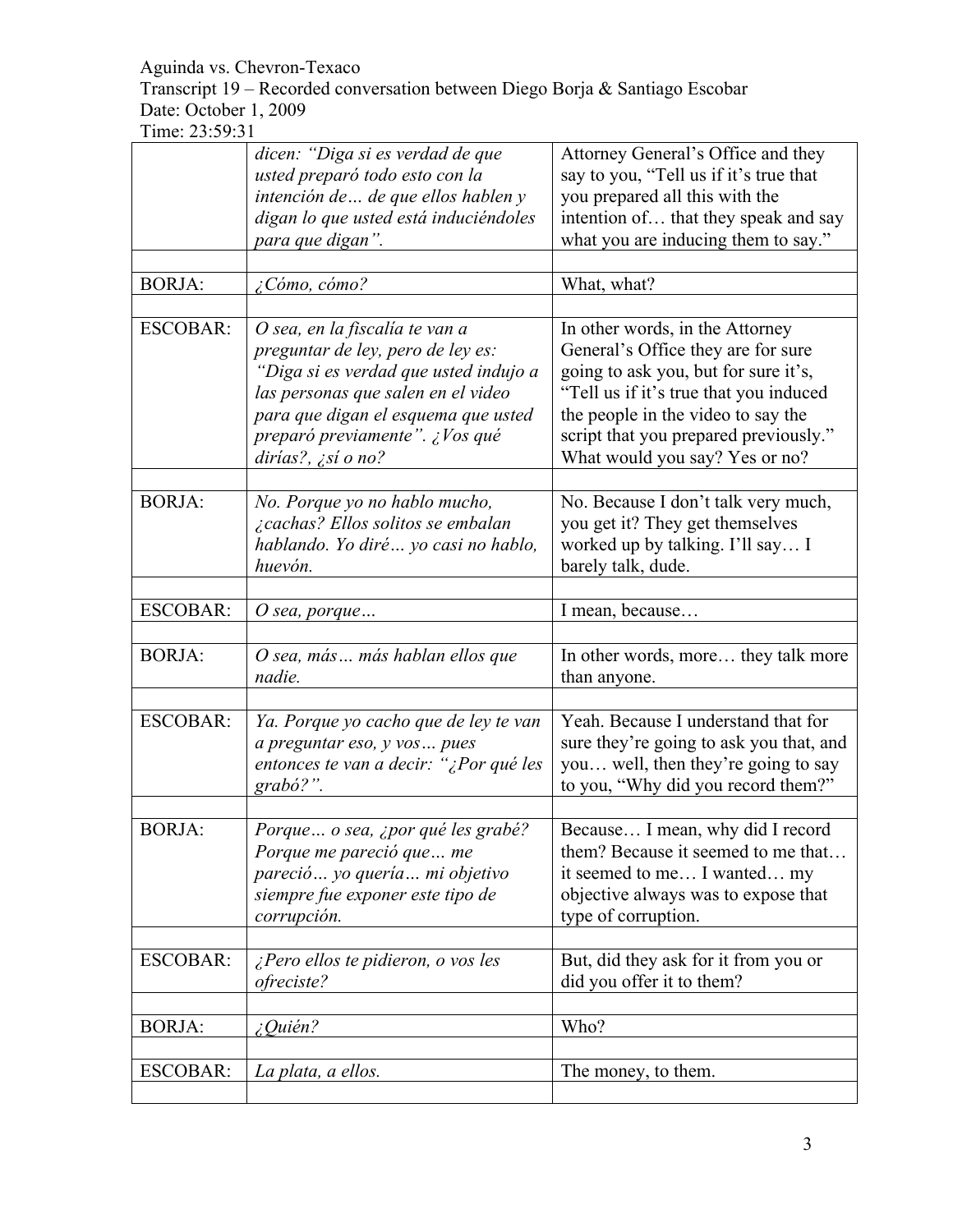Transcript 19 – Recorded conversation between Diego Borja & Santiago Escobar Date: October 1, 2009

| <b>BORJA:</b>   | No, pero ellos me pidieron. Ahí dice<br>en el video, en el primer video; si tú le<br>analizas el primer video, yo una parte<br>le digo: "Oye, $\chi y$ de los tres millones<br>que  que pide el Aurogelio ?".                                                                                                                                                                                                                                                                                                                                                                                                                                                           | No, but they asked me. It says it there<br>in the video, in the first video; if you<br>analyze the first video, in one part I<br>say, "Hey, and from the three million"<br>that what does Aurogelio ask<br>for?                                                                                                                                                                                                                                                                                                                                                                                                                                                                        |
|-----------------|-------------------------------------------------------------------------------------------------------------------------------------------------------------------------------------------------------------------------------------------------------------------------------------------------------------------------------------------------------------------------------------------------------------------------------------------------------------------------------------------------------------------------------------------------------------------------------------------------------------------------------------------------------------------------|----------------------------------------------------------------------------------------------------------------------------------------------------------------------------------------------------------------------------------------------------------------------------------------------------------------------------------------------------------------------------------------------------------------------------------------------------------------------------------------------------------------------------------------------------------------------------------------------------------------------------------------------------------------------------------------|
|                 |                                                                                                                                                                                                                                                                                                                                                                                                                                                                                                                                                                                                                                                                         |                                                                                                                                                                                                                                                                                                                                                                                                                                                                                                                                                                                                                                                                                        |
| <b>ESCOBAR:</b> | ¿Quién es el Aurogelio?                                                                                                                                                                                                                                                                                                                                                                                                                                                                                                                                                                                                                                                 | Who's Aurogelio?                                                                                                                                                                                                                                                                                                                                                                                                                                                                                                                                                                                                                                                                       |
| <b>BORJA:</b>   | El Aurogelio es el  es uno de los<br>manes que  que estaba ahí<br>[Unintelligible]  en el  en el anillo.<br>Entonces ahí está hasta en el video<br>está esta parte clara, ¿cachas? Le<br>digo: "De los tres millones que me<br>dice que me pide el Aurogelio, uno<br>es para él, uno es para el otro, y el<br>otro es para el otro". Me dice: "Sí, sí,<br>sí". O sea, el man todo  y después se<br>embala contando todo. El man solito,<br>huevón, solito  O sea, nadie le puso<br>una pistola, ¿cachas?                                                                                                                                                                | Aurogelio is he's one of the guys<br>that who was there<br>[Unintelligible] in the in the<br>circle. So there it is even in the<br>video this part is clear, get it? I tell<br>him, "Of the three million you're<br>telling me about what does<br>Aurogelio ask for, one is for him, one<br>is for the other one, and the other is<br>for the other one." He tells me, "Yes,<br>yes, yes." I mean, everything the<br>guy and later he gets worked up<br>telling everything. That guy all by<br>himself, dude, all alone I mean,<br>nobody put a gun to his head, you get<br>it?                                                                                                        |
|                 |                                                                                                                                                                                                                                                                                                                                                                                                                                                                                                                                                                                                                                                                         |                                                                                                                                                                                                                                                                                                                                                                                                                                                                                                                                                                                                                                                                                        |
| <b>ESCOBAR:</b> | Ya.                                                                                                                                                                                                                                                                                                                                                                                                                                                                                                                                                                                                                                                                     | Yeah.                                                                                                                                                                                                                                                                                                                                                                                                                                                                                                                                                                                                                                                                                  |
| <b>BORJA:</b>   | El juez igual. O sea, tú te pones a<br>pensar y dice: "Bueno, como quiera<br>una vez", pero yo ya me fui a Manta<br>porque iba a hacer lo del pescado<br>iba a hacer otro negocio ya, y este<br>man empezaron a que el juez quiere<br>reunirse otra vez para que vean que<br>todo está bien, que no sé cómo. Y el<br>man nos invita, ¿cachas? O sea, él<br>dijo: "Voy a estar en Quito". Yo<br>estaba en Manta y ahí tuve que<br>regresar. Digo, ¡chuta, otra vez! Yo ni<br>iba a hacer nada de esto, ¿cachas? Yo<br>lo iba a tener guardado ahí. Y el y<br>este man nos llama otra vez y nos<br>dice: "Oigan, vengan". Y el man, y el<br>juez después nos dijo: "Donde | The same with the judge. In other<br>words, you stop to think and you say,<br>"Well, whatever one time," but I went<br>to Manta because I was going to do<br>the fish thing I was doing some<br>other business already, and this guy<br>said that the judge wanted to meet<br>again to make sure that everything<br>was fine, and I don't know what else.<br>And the guy invited us, you get it? I<br>mean, he said, "I'm going to be in<br>Quito." I was in Manta and I had to<br>return from that trip. I said, shit,<br>again! I wasn't going to do any of<br>that, you get it? I was just going to<br>keep it hidden there. And the and<br>this guy calls us again and says to us, |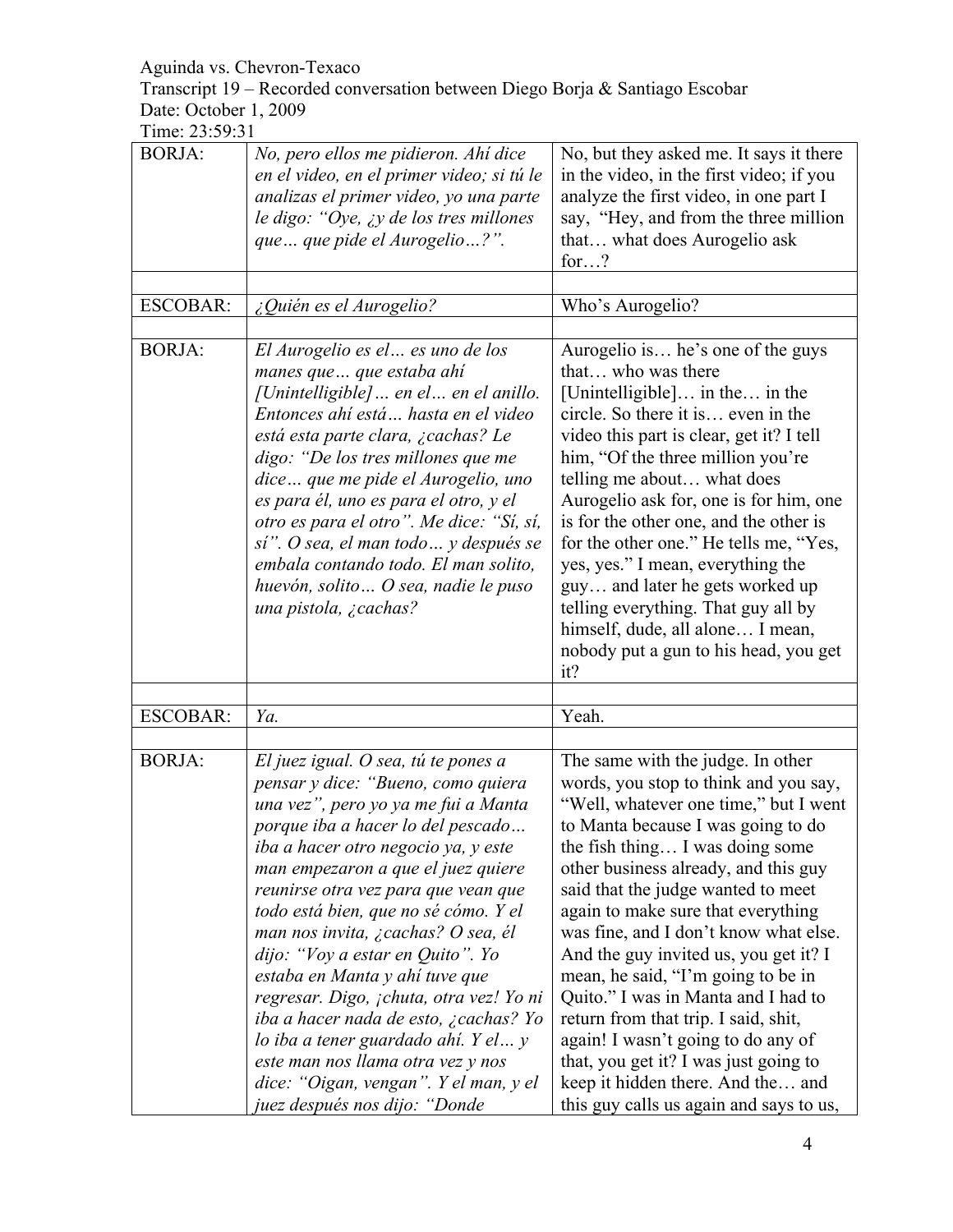Transcript 19 – Recorded conversation between Diego Borja & Santiago Escobar Date: October 1, 2009

|                 | ustedes quieran comer", y ahí fue<br>donde fuimos al hotel y todo.<br>¿Cachas?, el man quería su plata,<br>loco; estaba desesperado por su<br>billete ya.                                                                  | "Listen, come." And the guy, and<br>later the judge told us, "Wherever you<br>guys want to eat," and that's when we<br>went to the hotel and all. You get it?<br>The guy wanted his money, dude; he<br>was desperate for his dough already.                        |
|-----------------|----------------------------------------------------------------------------------------------------------------------------------------------------------------------------------------------------------------------------|--------------------------------------------------------------------------------------------------------------------------------------------------------------------------------------------------------------------------------------------------------------------|
| <b>ESCOBAR:</b> | $i$ Quién?                                                                                                                                                                                                                 | Who?                                                                                                                                                                                                                                                               |
| <b>BORJA:</b>   | Querían el juez. Querían que<br>después de la reunión que tuvimos ese<br>viernes, que nos vayamos<br>directamente al banco para que les<br>demos la plata, ¿cachas?                                                        | They wanted the judge. After the<br>meeting we had that Friday they<br>wanted us to go directly to the bank to<br>give them the money, you get it?                                                                                                                 |
| <b>ESCOBAR:</b> | [Riendo] Ya.                                                                                                                                                                                                               | [Laughing] yeah.                                                                                                                                                                                                                                                   |
|                 |                                                                                                                                                                                                                            |                                                                                                                                                                                                                                                                    |
| <b>BORJA:</b>   | $i$ Qué descarado, ¿no?!                                                                                                                                                                                                   | How shameless, right?                                                                                                                                                                                                                                              |
| <b>ESCOBAR:</b> | Ya. Pero yo no cacho cómo es que los<br>manes te pidieron plata. O sea, si                                                                                                                                                 | Yeah. But I don't understand how is it<br>that those guys asked you for money.<br>In other words, if                                                                                                                                                               |
| <b>BORJA:</b>   | $\zeta$ Cómo, cómo?                                                                                                                                                                                                        | What, what?                                                                                                                                                                                                                                                        |
|                 |                                                                                                                                                                                                                            |                                                                                                                                                                                                                                                                    |
| <b>ESCOBAR:</b> | O sea, yo no cacho cómo es que<br>llegaste, ¿cachas?, cómo es que<br>llegaste a los manes, y los manes o<br>sea, ¿vos le dijiste: "soy tal persona",<br>y los manes te dijeron: "déme plata"?<br>O sea, no creo. ¿Cómo te? | I mean, I don't understand how is it<br>you ended up there, you get it? How<br>did you go to those guys, and those<br>guys I mean, did you say to him,<br>"I'm so-n-so," and those guys said to<br>you, "Give me money?" I mean, I<br>don't think so. How did you? |
| <b>BORJA:</b>   | [Riendo] No, hay una historia atrás<br>de esto. Es una ¿no ves que<br>nosotros nosotros teníamos la<br>representación de esta compañía para<br>hacer remediación ambiental?                                                | [Laughing] no, there's a story behind<br>that. It's a don't you see that we<br>we were representing this company to<br>do the environmental remediation?                                                                                                           |
| <b>ESCOBAR:</b> | Ya.                                                                                                                                                                                                                        | Yeah.                                                                                                                                                                                                                                                              |
|                 |                                                                                                                                                                                                                            |                                                                                                                                                                                                                                                                    |
| <b>BORJA:</b>   | Yo tenía mi compañía de remediación<br>ambiental; eso es verdad, loco. Y<br>entre este compañía tiene unas                                                                                                                 | I had my environmental remediation<br>company; that's true, dude. And I<br>came in this company has some                                                                                                                                                           |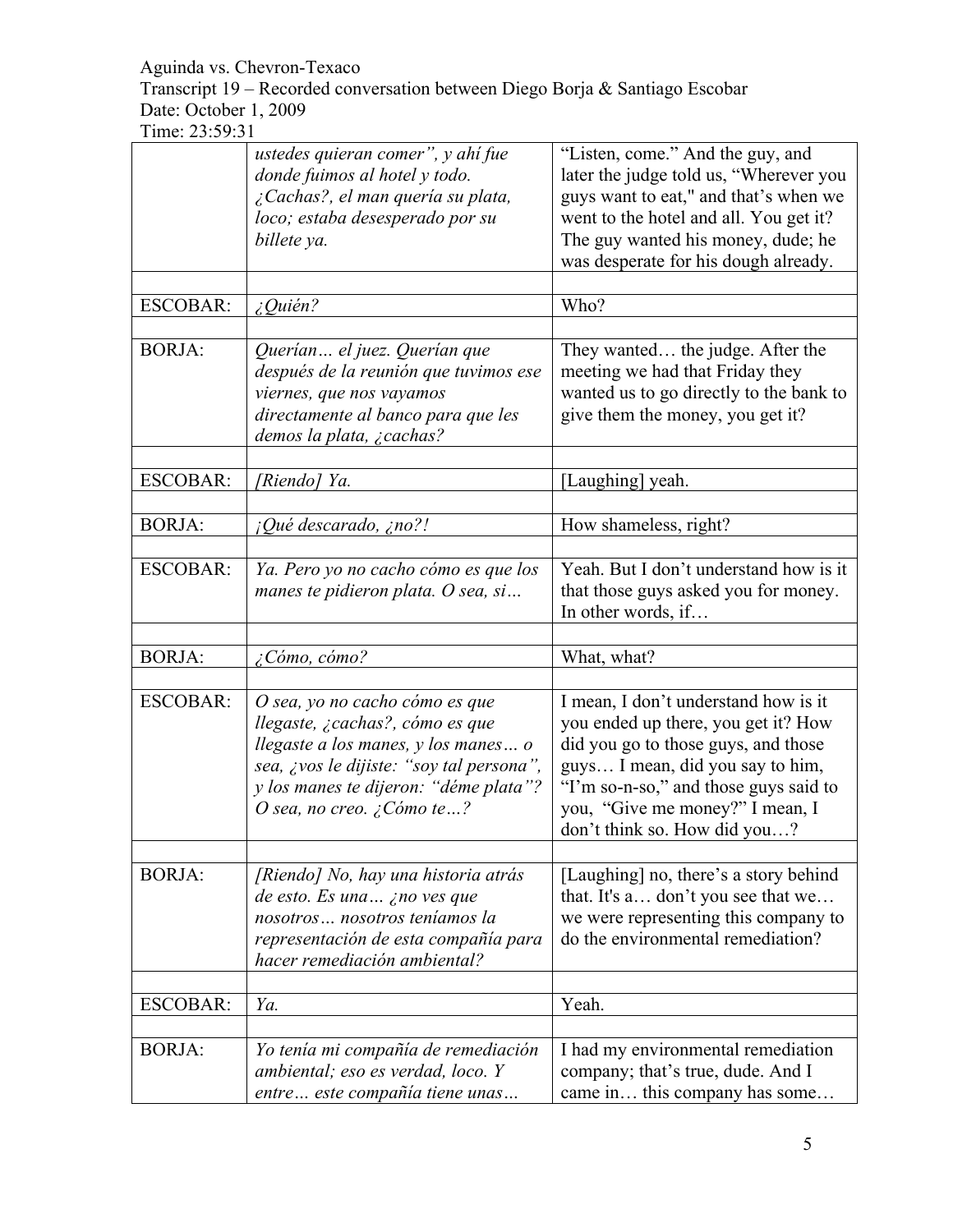Transcript 19 – Recorded conversation between Diego Borja & Santiago Escobar Date: October 1, 2009

|                 | tiene una representación para hacer<br>plantas de tratamiento de agua, pero<br>plantas de tratamiento de aguas de<br>desechos, entonces uno de los<br>objetivos de estas plantas de<br>tratamiento es ponerles en los campos<br>petroleros, porque ahí están en un<br>campo petrolero están como tres mil,<br>cuatro mil indios, $\zeta$ cachas?, y todos                                                                                                                                                                                                                                                                                                                                                                                                                                                                               | it has representation to do water<br>treatment plants, but waste water<br>treatment plants. So one of the<br>objectives of these treatment plants is<br>to place them in the oil fields, because<br>there's in an oil field there are like<br>three thousand, four thousand Indians,<br>you get it? And they all go to the<br>bathroom and that water goes into the                                                                                                                                                                                                                                                                                                                                                                                                                                                                                                                 |
|-----------------|-----------------------------------------------------------------------------------------------------------------------------------------------------------------------------------------------------------------------------------------------------------------------------------------------------------------------------------------------------------------------------------------------------------------------------------------------------------------------------------------------------------------------------------------------------------------------------------------------------------------------------------------------------------------------------------------------------------------------------------------------------------------------------------------------------------------------------------------|-------------------------------------------------------------------------------------------------------------------------------------------------------------------------------------------------------------------------------------------------------------------------------------------------------------------------------------------------------------------------------------------------------------------------------------------------------------------------------------------------------------------------------------------------------------------------------------------------------------------------------------------------------------------------------------------------------------------------------------------------------------------------------------------------------------------------------------------------------------------------------------|
|                 | se van al baño y esa agua se va al río.<br>Entonces esta este máquina lo que<br>hace es les dicen la "caca<br>machine". Limpia todo eso; limpia<br>toda esa agua.                                                                                                                                                                                                                                                                                                                                                                                                                                                                                                                                                                                                                                                                       | river. So this what this machine<br>does is they call it the "shit"<br>machine." It cleans all that; it cleans<br>all that water.                                                                                                                                                                                                                                                                                                                                                                                                                                                                                                                                                                                                                                                                                                                                                   |
| <b>ESCOBAR:</b> | Ya.                                                                                                                                                                                                                                                                                                                                                                                                                                                                                                                                                                                                                                                                                                                                                                                                                                     | Yeah.                                                                                                                                                                                                                                                                                                                                                                                                                                                                                                                                                                                                                                                                                                                                                                                                                                                                               |
| <b>BORJA:</b>   | Antes que se vaya al río.                                                                                                                                                                                                                                                                                                                                                                                                                                                                                                                                                                                                                                                                                                                                                                                                               | Before it goes into the river.                                                                                                                                                                                                                                                                                                                                                                                                                                                                                                                                                                                                                                                                                                                                                                                                                                                      |
| <b>ESCOBAR:</b> | [Simultaneous to other speech]                                                                                                                                                                                                                                                                                                                                                                                                                                                                                                                                                                                                                                                                                                                                                                                                          | Simultaneous to other speech]                                                                                                                                                                                                                                                                                                                                                                                                                                                                                                                                                                                                                                                                                                                                                                                                                                                       |
| <b>BORJA:</b>   | O sea, es uno de nuestros uno de<br>nuestros puntos principales para<br>para vender esto en los pozos los<br>$los$ jeh!, $los$ jcómo se llaman?,<br>los campos petroleros, donde están<br>los Y cuando nosotros quisimos<br>irnos para allá, ahí es cuando este<br>tipo, este Aurogelio nos dice: "¡Ah!<br>Pero ustedes"; él nos dijo: "Miren,<br>iustedes hacen todo tipo de trabajo<br>de remediación?". Le decimos sí,<br>hacemos lo de las plantas de agua,<br>aquí estaban las fotos, le mostramos<br>la empresa y todo. Y este man me<br>dice: "Oigan, pero va a haber una<br>súper grande remediación aquí". Y<br>yo: "Sí, jqué raro!, ¿qué<br>remediación?" O sea, yo  que yo<br>sepa, porque yo estaba en el mundo,<br>¿cachas?, yo sabía todas las noticias,<br>y yo decía: "Que yo sepa no va a<br>haber ninguna remediación | So, in one of our one of our main<br>points for to sell this in the wells<br>the the uh, the what are they<br>called? The oil fields, where they're<br>And when we wanted to go in there,<br>that's when this guy, this Aurogelio<br>told us, "Oh! But you guys" He<br>told us, "Look, you guys do all kinds<br>of remediation?" We told him yes, we<br>do the water plants, the photos were<br>here, we showed him the company<br>and everything. And this guy says,<br>"Listen, but there's going to be a huge<br>remediation here." And I, "Yes, how<br>strange! What remediation?" I mean,<br>I that I know of, because I was in<br>that world, you get it? I knew all the<br>news and I said, "That I know of<br>there's not going to be any large<br>remediation," because there had not<br>been any oil spills from Petro Ecuador<br>not anything like that. And I tell him, |
|                 | grandota", porque no había ningún<br>derrame de Petro Ecuador ni nada                                                                                                                                                                                                                                                                                                                                                                                                                                                                                                                                                                                                                                                                                                                                                                   | "What remediation?" "The one for<br>Texaco, don't you see that they're                                                                                                                                                                                                                                                                                                                                                                                                                                                                                                                                                                                                                                                                                                                                                                                                              |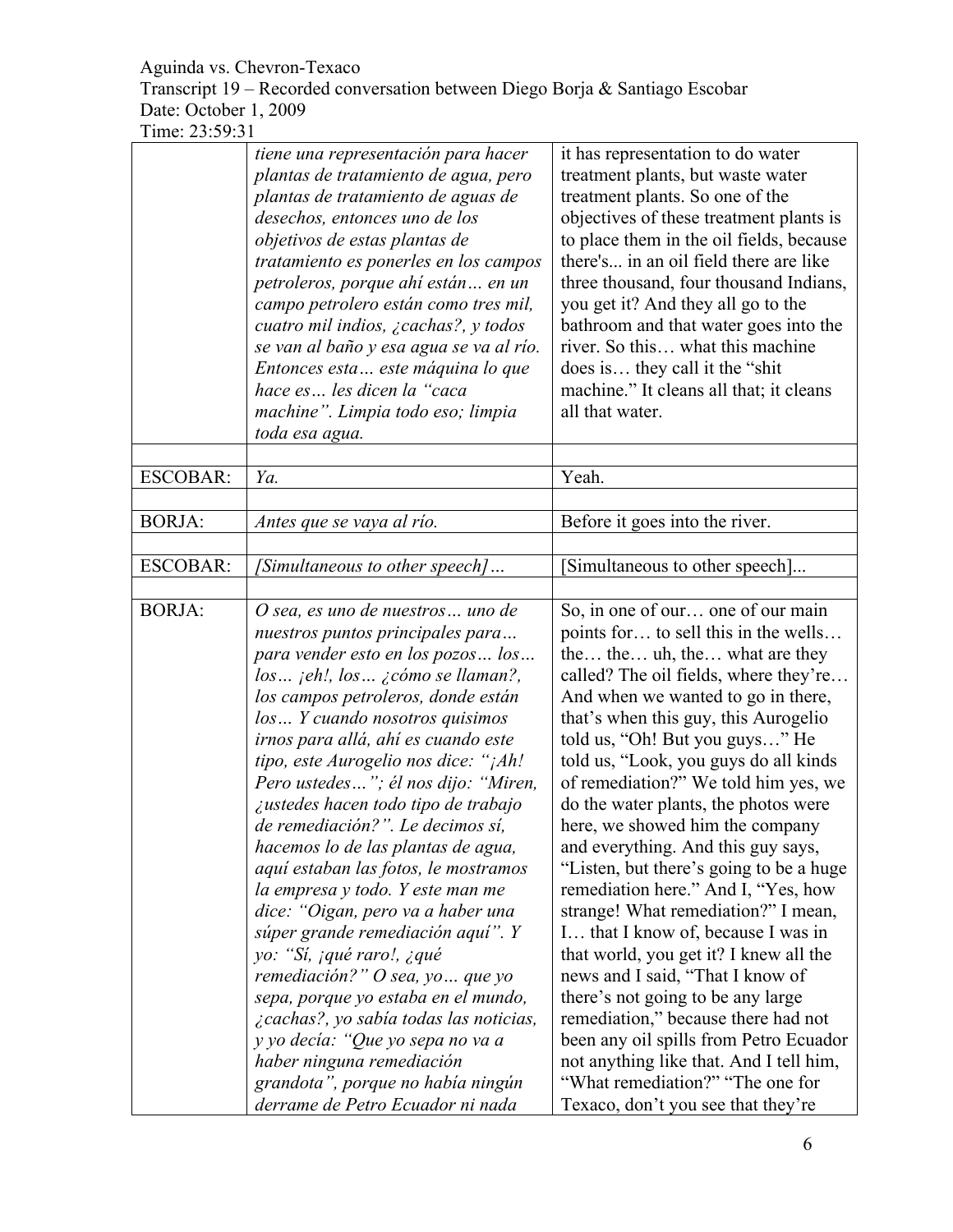Transcript 19 – Recorded conversation between Diego Borja & Santiago Escobar Date: October 1, 2009

|                 | por el estilo. Y le digo yo: "¿Qué<br>remediación?". "La de Texaco, ¿no<br>ve que ya va a perder? Mi hermano<br>está manejando el juicio". Digo:<br>"¿Cómo?".                                                                                                                                                                                                                                                                                                                                                                                                                                                                                                                              | going to lose soon? My brother is<br>managing the trial." I said, "How's<br>that?"                                                                                                                                                                                                                                                                                                                                                                                                                                                                                                                                                                                                                                 |
|-----------------|--------------------------------------------------------------------------------------------------------------------------------------------------------------------------------------------------------------------------------------------------------------------------------------------------------------------------------------------------------------------------------------------------------------------------------------------------------------------------------------------------------------------------------------------------------------------------------------------------------------------------------------------------------------------------------------------|--------------------------------------------------------------------------------------------------------------------------------------------------------------------------------------------------------------------------------------------------------------------------------------------------------------------------------------------------------------------------------------------------------------------------------------------------------------------------------------------------------------------------------------------------------------------------------------------------------------------------------------------------------------------------------------------------------------------|
| <b>ESCOBAR:</b> | $\lambda$ <i>Mi</i> qué?                                                                                                                                                                                                                                                                                                                                                                                                                                                                                                                                                                                                                                                                   | My what?                                                                                                                                                                                                                                                                                                                                                                                                                                                                                                                                                                                                                                                                                                           |
| <b>BORJA:</b>   | ¿Cachas? El man me dijo que era él<br>era hermano del juez.                                                                                                                                                                                                                                                                                                                                                                                                                                                                                                                                                                                                                                | You get it? The guy told me that he<br>was, he was the judge's brother.                                                                                                                                                                                                                                                                                                                                                                                                                                                                                                                                                                                                                                            |
| <b>ESCOBAR:</b> | $i$ Y si era?                                                                                                                                                                                                                                                                                                                                                                                                                                                                                                                                                                                                                                                                              | And was he?                                                                                                                                                                                                                                                                                                                                                                                                                                                                                                                                                                                                                                                                                                        |
| <b>BORJA:</b>   | No, pues eso me dijo el man nomás,<br>pero porque él dijo que era el<br>hermano. Y me dice: "No, es que mi<br>hermano, sí, mi hermano. Y esa<br>remediación va, y ustedes con esta<br>experiencia que tienen en la<br>remediación tranquilamente pueden<br>les podemos adjudicar el contrato.<br>Eso no es ningún problema porque<br>eso ya está ganado. Eso  lo estamos<br>viendo a quién le vamos a asignar el<br>contrato". Yo me quedé foco,<br>¿cachas?, porque yo sacándome la<br>madre cinco años tratando de probar<br>lo contrario, y vengo y me topo con<br>un con uno de estos. Entonces dije:<br>"No, no puedo creer esto". Entonces<br>dije, ha de ser un alarde de este man. | No, that's just what the guy told me,<br>but because he said he was his<br>brother. And he tells me, "No, it's<br>because my brother, yes, my brother.<br>And that remediation will happen, and<br>you guys with this experience you<br>have in remediation easily can we<br>can award you the contract. That's no<br>problem, because it's already won.<br>That we are considering to whom<br>we're going to assign the contract." I<br>was stunned, you get it? Because I<br>was killing myself for five years<br>trying to prove the opposite, and I<br>come here and meet up with a with<br>one of these guys. Then I said, "No, I<br>can't believe that." Then I said, it<br>must just be a show of this guy. |
| <b>ESCOBAR:</b> | ¿Pero cómo pueden ellos? Ellos no<br>tienen el poder para adjudicar, "usted<br>hace la remediación, usted hace la<br>remediación". Ellos simplemente<br>juzgan si                                                                                                                                                                                                                                                                                                                                                                                                                                                                                                                          | But how can they? They don't have<br>the power to assign, "you do the<br>remediation, you do the remediation."<br>They simply judge if                                                                                                                                                                                                                                                                                                                                                                                                                                                                                                                                                                             |
| <b>BORJA:</b>   | Es que eso  es que eso fue lo que me<br>dice eso fue lo que me dijo. O sea,<br>me dicen: "No, si mi hermano mi<br>hermano es el que ya va a decir si ya<br>son culpables, y lo que estamos<br>definiendo ahorita es qué cantidad se<br>va a remediar y todo". Entonces yo                                                                                                                                                                                                                                                                                                                                                                                                                  | That's it that's what they told me<br>that's what he told me. I mean, he told<br>me, "No, if my brother my brother<br>is the one who's going to say if they<br>are guilty, and what we are defining<br>right now is how much will be<br>remediated and all." So I was stunned,                                                                                                                                                                                                                                                                                                                                                                                                                                     |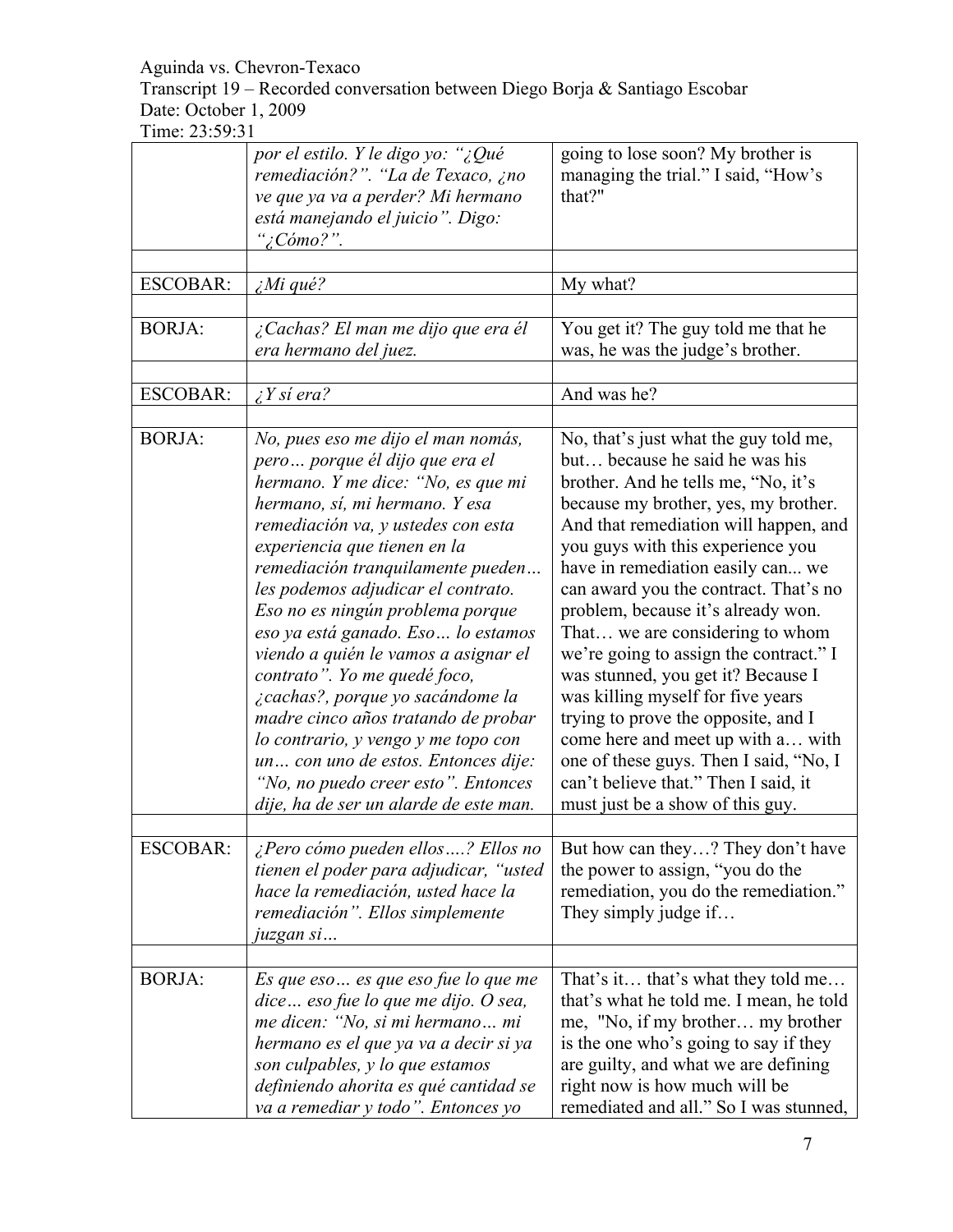Transcript 19 – Recorded conversation between Diego Borja & Santiago Escobar Date: October 1, 2009

|                 | me quedé loco, loco. Entonces digo:<br>"¡Bueno, pues chévere! Aquí está<br>nuestra nuestra carpeta de la<br>empresa. Ustedes verán si nos llaman<br>y todo eso". Entonces ahí nos<br>llamaron y este man me dice:<br>"Reunámonos en en la Pista y la<br>Rávida". Ahí la voy para en la<br>Cava del Muerto; al lado, huevón.<br>Cuando llego, ¡puta!, tremendo<br>letrero, huevón: Alianza País, huevón.                                                                                                                                                                                                                                                                                                                                                                                                                                                                                                                                                                               | dude. Then I said, "Well, that's cool!<br>Here is our our company portfolio.<br>You can decide if you call us and all<br>that." Then they called us and this guy<br>told me, "Let's meet in at the Pista<br>y la Ravida." So I go there to in the<br>Cava del Muerto; right next door,<br>dude. When I arrived, shit! A huge<br>sign, dude: Alianza País, dude.                                                                                                                                                                                                                                                                                                                                                                                                                                                                                                                                                                                                    |
|-----------------|---------------------------------------------------------------------------------------------------------------------------------------------------------------------------------------------------------------------------------------------------------------------------------------------------------------------------------------------------------------------------------------------------------------------------------------------------------------------------------------------------------------------------------------------------------------------------------------------------------------------------------------------------------------------------------------------------------------------------------------------------------------------------------------------------------------------------------------------------------------------------------------------------------------------------------------------------------------------------------------|--------------------------------------------------------------------------------------------------------------------------------------------------------------------------------------------------------------------------------------------------------------------------------------------------------------------------------------------------------------------------------------------------------------------------------------------------------------------------------------------------------------------------------------------------------------------------------------------------------------------------------------------------------------------------------------------------------------------------------------------------------------------------------------------------------------------------------------------------------------------------------------------------------------------------------------------------------------------|
| <b>ESCOBAR:</b> | <i>En dónde?</i>                                                                                                                                                                                                                                                                                                                                                                                                                                                                                                                                                                                                                                                                                                                                                                                                                                                                                                                                                                      | Where?                                                                                                                                                                                                                                                                                                                                                                                                                                                                                                                                                                                                                                                                                                                                                                                                                                                                                                                                                             |
| <b>BORJA:</b>   | En Alianza País, ahí en la subsede.                                                                                                                                                                                                                                                                                                                                                                                                                                                                                                                                                                                                                                                                                                                                                                                                                                                                                                                                                   | In Alianza País, there at the regional<br>office.                                                                                                                                                                                                                                                                                                                                                                                                                                                                                                                                                                                                                                                                                                                                                                                                                                                                                                                  |
|                 |                                                                                                                                                                                                                                                                                                                                                                                                                                                                                                                                                                                                                                                                                                                                                                                                                                                                                                                                                                                       |                                                                                                                                                                                                                                                                                                                                                                                                                                                                                                                                                                                                                                                                                                                                                                                                                                                                                                                                                                    |
| <b>ESCOBAR:</b> | Ya. Cerca de la [Simultaneous to<br>other speech]                                                                                                                                                                                                                                                                                                                                                                                                                                                                                                                                                                                                                                                                                                                                                                                                                                                                                                                                     | Yeah. Close to the [Simultaneous to<br>other speech                                                                                                                                                                                                                                                                                                                                                                                                                                                                                                                                                                                                                                                                                                                                                                                                                                                                                                                |
| <b>BORJA:</b>   | [Simultaneous to other speech]. Y ahí<br>estaba este man con el  con el de<br>Alianza País. Entonces, obviamente,<br>ahí ahí entre estos dos manes nos<br>dijeron: "Mira, ¿sabes qué?, esto es<br>un hecho, esto va a pasar de ley, ahí<br>se reunió un montón de gente, nos<br>dijeron que esto es totalmente legal,<br>simplemente estamos viendo a quién<br>asignarle". Entonces dije: "¡Chuta!<br>Esto está a lo bestia". Entonces dije:<br>"¿Saben qué? Mi socio está yéndose<br>de viaje", pero en verdad lo que<br>quería era traerme las cámaras para<br>comenzar a filmarles a estos<br>desgraciados. Entonces cogí y llamé<br>para pedir, y hasta que llegué me<br>demoré como una semana. Y los<br>manes me llamaban, "¡Qué fe, ¿no?!<br>Esto es de ley. Te vamos a hacer la<br>prueba para que te reúnas con el<br>juez", que ni sé cómo. Y la primera<br>reunión que grabé, el juez tenía que<br>haber ido pero no fue, $\chi$ cachas?, y<br>por eso es que yo lo estaba | [Simultaneous to other speech]. And<br>this guy was there with the with the<br>Alianza País. So then, obviously,<br>there there among those two<br>guys we said, "Look, you know what?<br>This is a fact, this is going to happen<br>for sure, a bunch of people met there,<br>they told us that this is totally legal,<br>we are simply seeing to whom we'll<br>assign it." Then I said, "Shit! This is<br>great." Then I said, "You know what?<br>My partner is leaving on a trip," but<br>really what I wanted was to bring the<br>cameras to begin filming these<br>scumbags. So then I went and called<br>to request, and I took about a week to<br>come back. And those guys called me,<br>"What happened, no? This is for sure.<br>We're going to test you so you can<br>meet the judge," I didn't even know<br>how. And the first meeting I recorded,<br>the judge had to leave, but he didn't<br>go, you get it? And that's why I was<br>waiting for him. |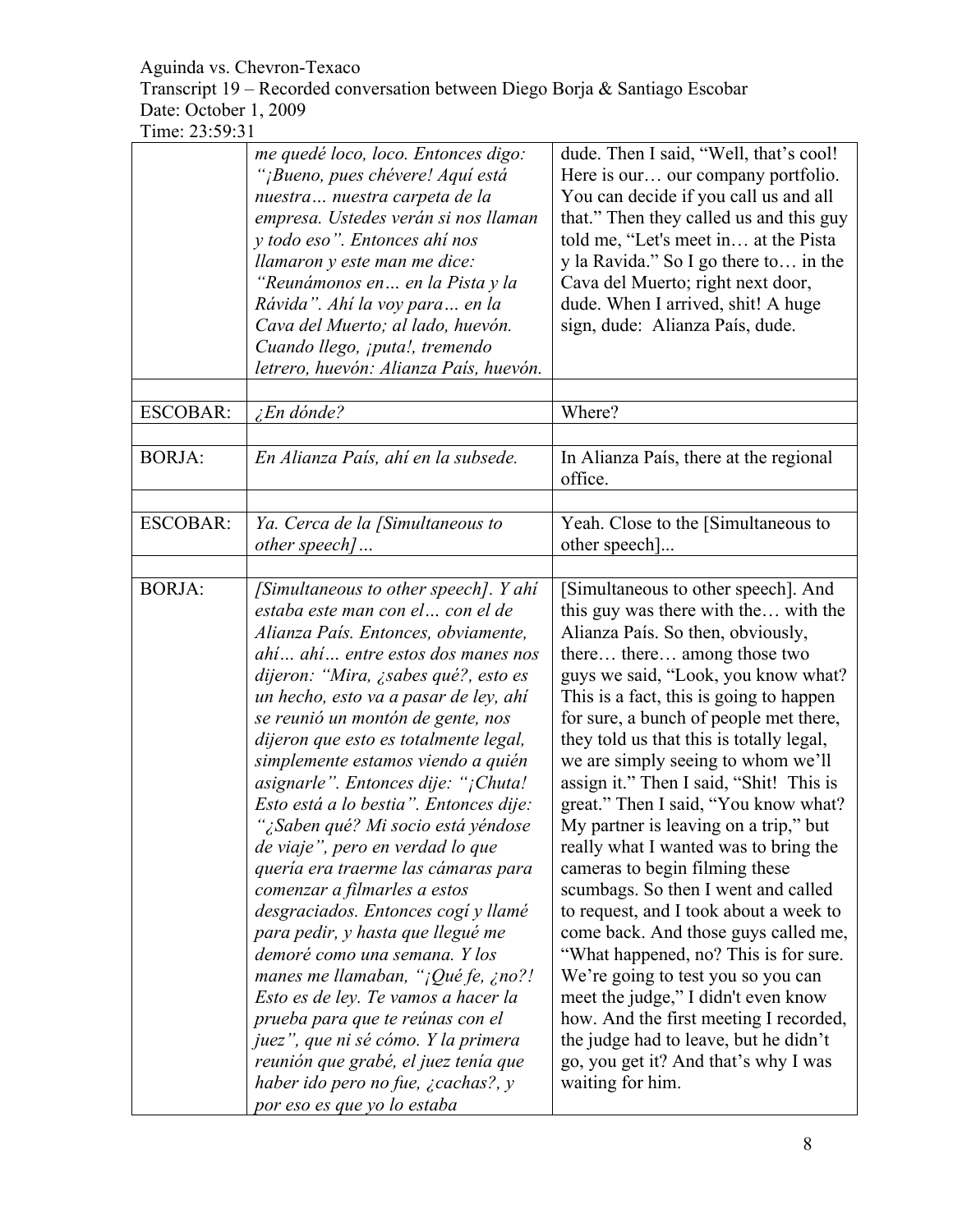# Aguinda vs. Chevron-Texaco Transcript 19 – Recorded conversation between Diego Borja & Santiago Escobar Date: October 1, 2009

|                 | esperando.                                                                                                                                                                                                                                                                                                                                                                                                                                                                                                                                                                                                                                                                                                                                                                                                                                                                                                                                                                                                                                                                                                        |                                                                                                                                                                                                                                                                                                                                                                                                                                                                                                                                                                                                                                                                                                                                                                                                                                                                                                                                                                                                                                                                                                                                    |
|-----------------|-------------------------------------------------------------------------------------------------------------------------------------------------------------------------------------------------------------------------------------------------------------------------------------------------------------------------------------------------------------------------------------------------------------------------------------------------------------------------------------------------------------------------------------------------------------------------------------------------------------------------------------------------------------------------------------------------------------------------------------------------------------------------------------------------------------------------------------------------------------------------------------------------------------------------------------------------------------------------------------------------------------------------------------------------------------------------------------------------------------------|------------------------------------------------------------------------------------------------------------------------------------------------------------------------------------------------------------------------------------------------------------------------------------------------------------------------------------------------------------------------------------------------------------------------------------------------------------------------------------------------------------------------------------------------------------------------------------------------------------------------------------------------------------------------------------------------------------------------------------------------------------------------------------------------------------------------------------------------------------------------------------------------------------------------------------------------------------------------------------------------------------------------------------------------------------------------------------------------------------------------------------|
|                 |                                                                                                                                                                                                                                                                                                                                                                                                                                                                                                                                                                                                                                                                                                                                                                                                                                                                                                                                                                                                                                                                                                                   |                                                                                                                                                                                                                                                                                                                                                                                                                                                                                                                                                                                                                                                                                                                                                                                                                                                                                                                                                                                                                                                                                                                                    |
| <b>ESCOBAR:</b> | Pero yo no cacho cómo los manes te<br>pueden ofrecer que van a asignarte la<br>remediación ambiental a vos si ellos<br>no son los autorizados a asignar eso.                                                                                                                                                                                                                                                                                                                                                                                                                                                                                                                                                                                                                                                                                                                                                                                                                                                                                                                                                      | But I don't understand how those<br>guys can offer to you that they're<br>going to assign the environmental<br>remediation to you if they aren't<br>authorized to assign that.                                                                                                                                                                                                                                                                                                                                                                                                                                                                                                                                                                                                                                                                                                                                                                                                                                                                                                                                                     |
| <b>BORJA:</b>   | No. Es que cosa es que no era un<br>equipo era un equipo de trabajo,<br>¿no? Quién asigna la remediación es<br>del gobierno, no el juez; el juez<br>determina cuánto. Entonces el juez<br>era una parte, por eso es que iba un<br>millón para el juez, uno para<br>presidencia y otro para los<br>demandantes. Entonces había un<br>equipo de  un equipo de asignados,<br>de gente asignada por parte de la<br>presidencia para ayudarle al juez a<br>que saque el, el, el dictamen en<br>contra de la compañía y, además,<br>asegurarnos los contratos, ¿cachas?,<br>porque no iban a ser por licitación.<br>Entonces toda esa parte legal nos<br>dijeron, ¿cachas? Entonces, para<br>darnos credibilidad por eso es que<br>nos dijeron: "Mira, nosotros tenemos<br>todo el poder político, estamos con la<br>presidencia, el juez te lo ponemos<br>mañana". ¡Plum!, lo pusieron ahí,<br>¿cachas? Hablaron con la Pierina,<br>[Unintelligible], que el Alexis, que<br>esto "toma el número de cuenta,<br>aquí está para que pongas la plata".<br>O sea, ya estaba bien amarrado eso,<br>¿cachas?, bien amarrado. | No. It's because the thing is that no<br>it was a team it was a working team,<br>right? That assigns the remediation<br>belongs to the government, not the<br>judge; the judge decides how much.<br>So then the judge was a part, that's<br>why a million went to the judge, one<br>for the presidency and another for the<br>plaintiffs. So there was a team of a<br>team of appointed, of people<br>appointed by the presidency to help<br>the judge issue the, the, the decision<br>against the company and, in addition,<br>guarantee us the contracts, you get it?<br>Because it wasn't going to be through<br>a bidding process. So they told us all<br>that legal part, you get it? Then, to<br>give us credibility that's why they<br>told us, "Look, we have all the<br>political power, we're with the<br>presidency, we can get you the judge<br>tomorrow." Boom! He was there, you<br>get it? They talked to Pierina,<br>[Unintelligible], and Alexis, and<br>this "take the account number, here<br>it is for you to deposit the money." In<br>other words, that was already all tied<br>up, you get it? all tied up. |
| <b>ESCOBAR:</b> | [Unintelligible], sácame de una duda.                                                                                                                                                                                                                                                                                                                                                                                                                                                                                                                                                                                                                                                                                                                                                                                                                                                                                                                                                                                                                                                                             | [Unintelligible] clarify something for<br>me.                                                                                                                                                                                                                                                                                                                                                                                                                                                                                                                                                                                                                                                                                                                                                                                                                                                                                                                                                                                                                                                                                      |
| <b>BORJA:</b>   | Una duda [en tono burlón].                                                                                                                                                                                                                                                                                                                                                                                                                                                                                                                                                                                                                                                                                                                                                                                                                                                                                                                                                                                                                                                                                        | [in a joking tone].<br>Something                                                                                                                                                                                                                                                                                                                                                                                                                                                                                                                                                                                                                                                                                                                                                                                                                                                                                                                                                                                                                                                                                                   |
| <b>ESCOBAR:</b> | Entonces lo que estos manes querían<br>hacer es asignarte la huevada de                                                                                                                                                                                                                                                                                                                                                                                                                                                                                                                                                                                                                                                                                                                                                                                                                                                                                                                                                                                                                                           | So what these guys wanted to do is<br>assign the shit about the remediation                                                                                                                                                                                                                                                                                                                                                                                                                                                                                                                                                                                                                                                                                                                                                                                                                                                                                                                                                                                                                                                        |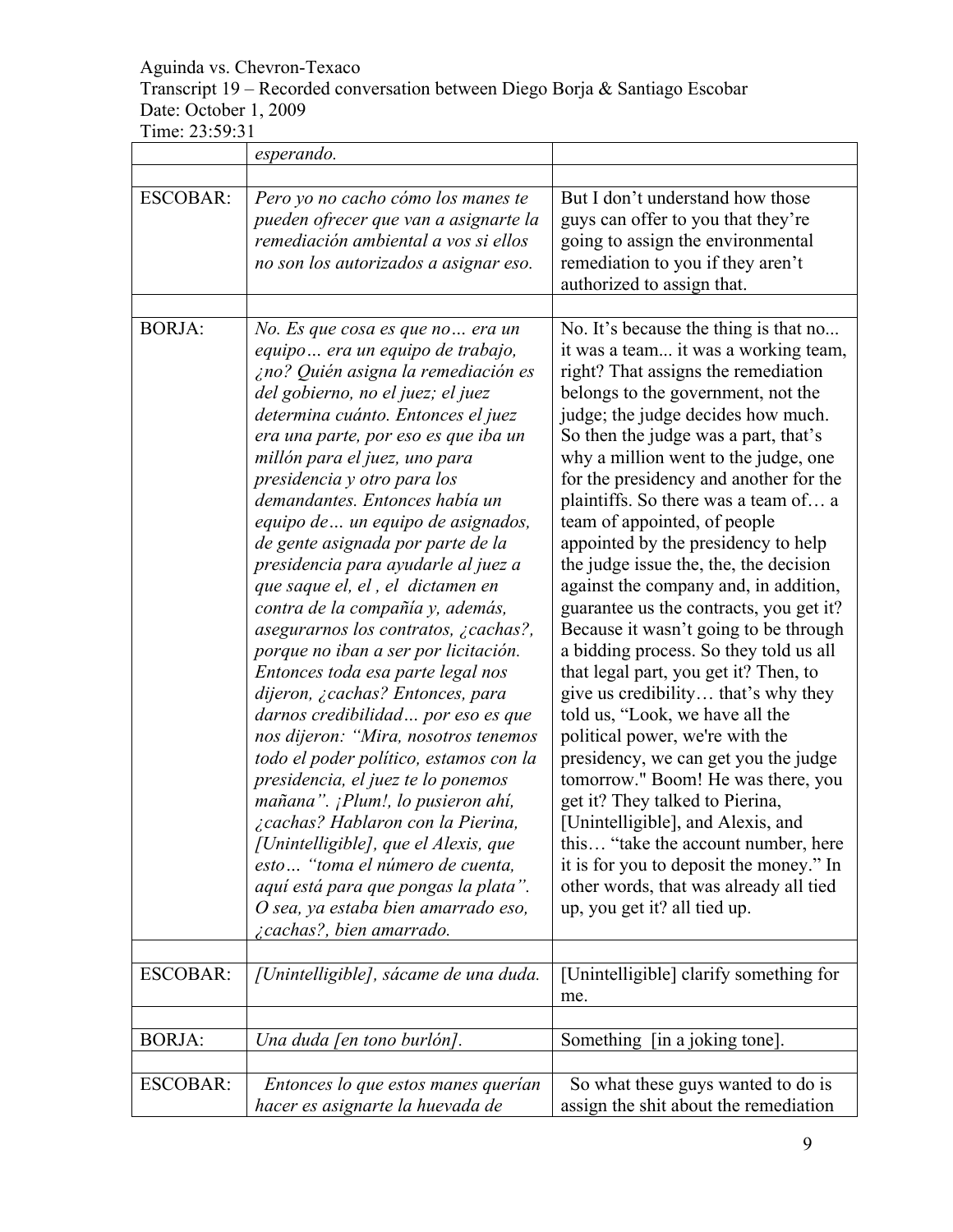Transcript 19 – Recorded conversation between Diego Borja & Santiago Escobar Date: October 1, 2009

|                 | remediación y                                                                                                                                                                                                                                                                                                                                                                                    | and                                                                                                                                                                                                                                                                                                                                                                                   |
|-----------------|--------------------------------------------------------------------------------------------------------------------------------------------------------------------------------------------------------------------------------------------------------------------------------------------------------------------------------------------------------------------------------------------------|---------------------------------------------------------------------------------------------------------------------------------------------------------------------------------------------------------------------------------------------------------------------------------------------------------------------------------------------------------------------------------------|
|                 |                                                                                                                                                                                                                                                                                                                                                                                                  |                                                                                                                                                                                                                                                                                                                                                                                       |
| <b>BORJA:</b>   | Y meter sus empresas abajo de la mía.                                                                                                                                                                                                                                                                                                                                                            | And put their companies in under<br>mine.                                                                                                                                                                                                                                                                                                                                             |
|                 |                                                                                                                                                                                                                                                                                                                                                                                                  |                                                                                                                                                                                                                                                                                                                                                                                       |
| <b>ESCOBAR:</b> | Entonces ustedes meter a la empresa.<br>O sea, se iban a hacer como socios.                                                                                                                                                                                                                                                                                                                      | Then you guys to use the company. In<br>other words, they were going to<br>become like partners.                                                                                                                                                                                                                                                                                      |
|                 |                                                                                                                                                                                                                                                                                                                                                                                                  |                                                                                                                                                                                                                                                                                                                                                                                       |
| <b>BORJA:</b>   | Claro, ellos querían que gane la<br>nuestra porque tenía todos los<br>todos los requisitos que se necesitan<br>porque tenían certificaciones y<br>experiencia y todo, loco. Y después<br>querían que nosotros les<br>subcontratemos. Pero para este<br>trabajo nos dijeron: "Mire, tengo que<br>asegurarle esto, y esto cuesta tanto",<br>y ahí nos pidieron ellos la plata,<br><i>i</i> cachas? | Of course, they wanted ours to win<br>because it had all the all the<br>requirements needed because they had<br>certifications and experience and<br>everything, dude. And later they<br>wanted us to subcontract them. But<br>for this job they told us, "Look, I<br>have to guarantee you this, and this<br>costs so much," and that's when they<br>asked us for the money, get it? |
| <b>ESCOBAR:</b> | $\lambda$ Y ustedes les dieron la plata?                                                                                                                                                                                                                                                                                                                                                         | And did you guys give them money?                                                                                                                                                                                                                                                                                                                                                     |
| <b>BORJA:</b>   | $\angle$ Cómo?                                                                                                                                                                                                                                                                                                                                                                                   | What?                                                                                                                                                                                                                                                                                                                                                                                 |
|                 |                                                                                                                                                                                                                                                                                                                                                                                                  |                                                                                                                                                                                                                                                                                                                                                                                       |
| <b>ESCOBAR:</b> | ¿Ustedes les pagaron?                                                                                                                                                                                                                                                                                                                                                                            | Did you guys pay them?                                                                                                                                                                                                                                                                                                                                                                |
|                 |                                                                                                                                                                                                                                                                                                                                                                                                  |                                                                                                                                                                                                                                                                                                                                                                                       |
| <b>BORJA:</b>   | No. ¿De dónde, loco? Si estábamos<br>buscando  yo estaba buscando<br>buscando hacer trabajos, yo no tenía<br>plata. Eso fue lo que ellos pensaron<br>que la compañía tenía, pero nada que<br>ver. Yo les seguí la corriente nomás<br>para                                                                                                                                                        | No. From where, dude? If we were<br>looking for I was looking for<br>looking to do jobs, I didn't have any<br>money. That was what they thought<br>the company had, but not at all. I just<br>went along with them to                                                                                                                                                                 |
|                 |                                                                                                                                                                                                                                                                                                                                                                                                  |                                                                                                                                                                                                                                                                                                                                                                                       |
| <b>ESCOBAR:</b> | Entonces, si no hubo soborno, ¿cuál<br>es el delito?                                                                                                                                                                                                                                                                                                                                             | Then, if there was no bribery, what is<br>the crime?                                                                                                                                                                                                                                                                                                                                  |
| <b>BORJA:</b>   | El delito, si no hubo soborno, es el<br>prevaricato en el caso del juez, hablar<br>de todo el juicio.                                                                                                                                                                                                                                                                                            | The crime, if there was no bribery, it's<br>perverting the course of justice in the<br>case of the judge, to talk about the<br>entire trial.                                                                                                                                                                                                                                          |
| <b>ESCOBAR:</b> | Ya.                                                                                                                                                                                                                                                                                                                                                                                              | Okay.                                                                                                                                                                                                                                                                                                                                                                                 |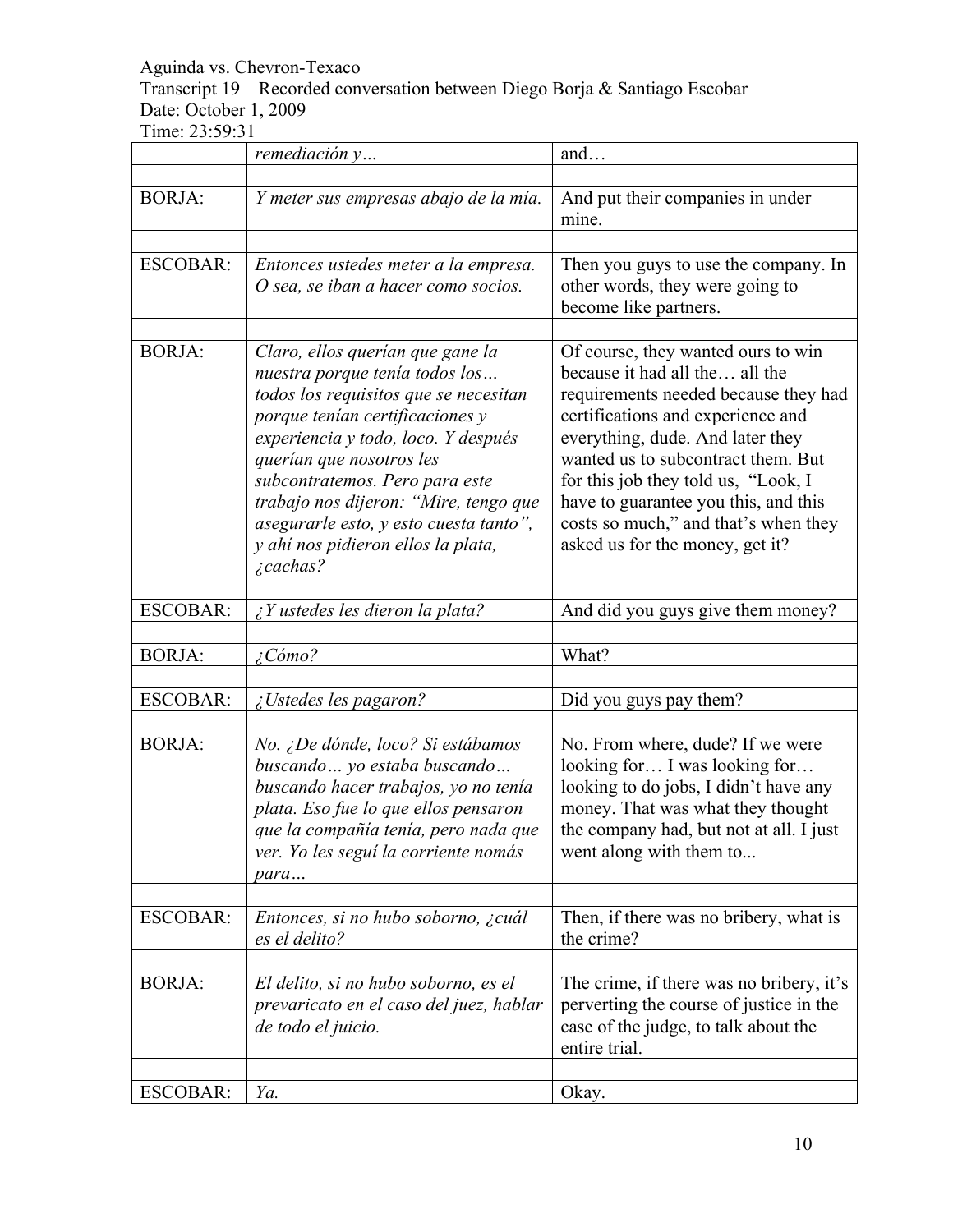Transcript 19 – Recorded conversation between Diego Borja & Santiago Escobar Date: October 1, 2009

| <b>BORJA:</b>   | Y en sí, todo el esquema en sí todo<br>el esquema que existe de  atrás del<br>sistema judicial, ¿cachas? O sea, la<br>influencia política que tienen los<br>jueces; eso es lo que demuestra.<br>Porque en verdad no hubo soborno. O<br>sea, nunca se nunca hubo el<br>cohecho.                                                                                | And in and of itself, the whole<br>framework the whole framework<br>that exists in behind the judicial<br>system, you get it? I mean, the<br>political influence that judges have;<br>that's what it shows. Because really,<br>there was no bribe. I mean, there's<br>was never there was never a bribe.                                                                      |
|-----------------|---------------------------------------------------------------------------------------------------------------------------------------------------------------------------------------------------------------------------------------------------------------------------------------------------------------------------------------------------------------|-------------------------------------------------------------------------------------------------------------------------------------------------------------------------------------------------------------------------------------------------------------------------------------------------------------------------------------------------------------------------------|
| <b>ESCOBAR:</b> | Ya te cacho.                                                                                                                                                                                                                                                                                                                                                  | Now, I get you.                                                                                                                                                                                                                                                                                                                                                               |
| <b>BORJA:</b>   | ¿Cachas? Pero en cambio prueba<br>todo prueba todo lo que                                                                                                                                                                                                                                                                                                     | You get it? But on the other hand it<br>proves everything it proves<br>everything that                                                                                                                                                                                                                                                                                        |
| <b>ESCOBAR:</b> | $Y_{\cdots}$                                                                                                                                                                                                                                                                                                                                                  | And                                                                                                                                                                                                                                                                                                                                                                           |
|                 |                                                                                                                                                                                                                                                                                                                                                               |                                                                                                                                                                                                                                                                                                                                                                               |
| <b>BORJA:</b>   | Prueba todo lo demás.                                                                                                                                                                                                                                                                                                                                         | It proves everything else.                                                                                                                                                                                                                                                                                                                                                    |
| <b>ESCOBAR:</b> | Y la defensa dice deque vos estabas<br>induciendo al ilícito y grabaste<br>ilegalmente. ¿Qué dices ante eso?                                                                                                                                                                                                                                                  | And the defense says that you were<br>inducing to commit a crime and you<br>recorded illegally. What do you say<br>about that?                                                                                                                                                                                                                                                |
| <b>BORJA:</b>   | O sea, como te decía antes, loco; si es<br>que  yo no iba a denunciar esto ante<br>esas autoridades porque yo  yo estoy<br>seguro de que todo el mundo estaba<br>mezclado ahí. Y de hecho, mira lo que<br>pasó cuando denunció la compañía.<br>Lo primero que hicieron es demandar<br>al denunciante en vez de verificar lo<br>que tenían que hacer, ¿cachas? | In other words, like I told you before,<br>dude; if it's I wasn't going to report<br>this before those authorities because<br>I I'm sure that everyone was mixed<br>up in it there. In fact, look what<br>happened when the company reported<br>it. The first thing they did is sue the<br>person who reported it instead of<br>verifying what they had to do, you get<br>it? |
| <b>ESCOBAR:</b> | Ya.                                                                                                                                                                                                                                                                                                                                                           | Yeah.                                                                                                                                                                                                                                                                                                                                                                         |
|                 |                                                                                                                                                                                                                                                                                                                                                               |                                                                                                                                                                                                                                                                                                                                                                               |
| <b>BORJA:</b>   | Entonces, ¿qué clase de ?, ¿qué<br>clase de seguridad iba a tener yo si<br>denunciaba eso, ¿cachas? No hay<br>chance, no hay chance mi perno.                                                                                                                                                                                                                 | Then, what kind of ? What kind of<br>security would I have if I reported<br>that, you get it? There's no chance,<br>there's no chance my brother.                                                                                                                                                                                                                             |
| <b>ESCOBAR:</b> | En la Yoni, ¿el juez aceptó estas                                                                                                                                                                                                                                                                                                                             | In the U.S., did the judge accept these                                                                                                                                                                                                                                                                                                                                       |